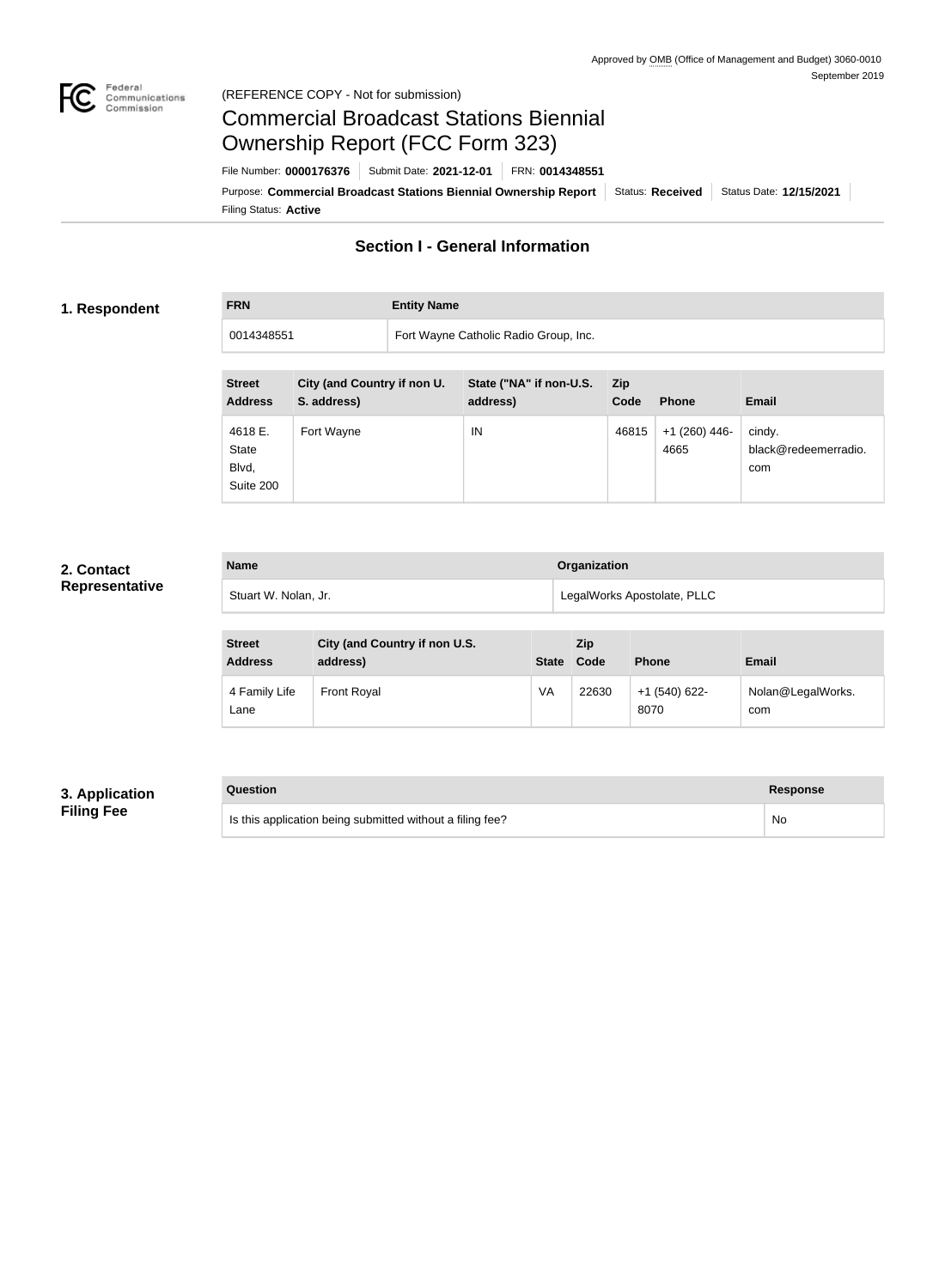| <b>Fees</b> | <b>Application Type</b> | <b>Form Number</b> | <b>Fee Code</b> | Quantity        | <b>Fee Amount</b> | <b>Subtotal</b> |
|-------------|-------------------------|--------------------|-----------------|-----------------|-------------------|-----------------|
|             | Biennial                | Form 323           | <b>MAR</b>      | $\sqrt{2}$<br>_ | 85                | \$170.00        |
|             |                         |                    |                 |                 | Total             | \$170.00        |

### **4. Nature of Respondent**

| (a) Provide the following information about the Respondent: |                            |
|-------------------------------------------------------------|----------------------------|
| <b>Relationship to stations/permits</b>                     | Licensee                   |
| <b>Nature of Respondent</b>                                 | Not-for-profit corporation |

**(b) Provide the following information about this report:**

| <b>Purpose</b> | Biennial                                                                                                                                                                               |
|----------------|----------------------------------------------------------------------------------------------------------------------------------------------------------------------------------------|
| "As of" date   | 10/01/2021                                                                                                                                                                             |
|                | When filing a biennial ownership report or validating<br>and resubmitting a prior biennial ownership report, this<br>date must be Oct. 1 of the year in which this report is<br>filed. |

#### **5. Licensee(s) and Station(s)**

#### **Respondent is filing this report to cover the following Licensee(s) and station(s):**

| Licensee/Permittee Name               | <b>FRN</b> |
|---------------------------------------|------------|
| Fort Wayne Catholic Radio Group, Inc. | 0014348551 |

| Fac. ID No. | <b>Call Sign</b> | <b>City</b>          | <b>State</b> | <b>Service</b> |
|-------------|------------------|----------------------|--------------|----------------|
| 29204       | <b>WRDF</b>      | <b>COLUMBIA CITY</b> | ΙN           | FM             |
| 42082       | <b>WIOE</b>      | <b>FORT WAYNE</b>    | ΙN           | AM             |
| 139493      | <b>W258BY</b>    | <b>FORT WAYNE</b>    | IN           | <b>FX</b>      |
| 144600      | <b>W282CH</b>    | <b>FORT WAYNE</b>    | IN           | <b>FX</b>      |

## **Section II – Biennial Ownership Information**

**1. 47 C.F.R. Section 73.3613 and Other Documents**

Licensee Respondents that hold authorizations for one or more full power television, AM, and/or FM stations should list all contracts and other instruments set forth in 47 C.F.R. Section 73.3613(a) through (c) for the facility or facilities listed on this report. In addition, attributable Local Marketing Agreements (LMAs) and attributable Joint Sales Agreements (JSAs) must be disclosed by the licensee of the brokering station on its ownership report. If the agreement is an attributable LMA, an attributable JSA, or a network affiliation agreement, check the appropriate box. Otherwise, select "Other." Non-Licensee Respondents, as well as Licensee Respondents that only hold authorizations for Class A television and/or low power television stations, should select "Not Applicable" in response to this question.

| <b>Document Information</b>           |                           |  |
|---------------------------------------|---------------------------|--|
| Description of contract or instrument | Articles of Incorporation |  |
| Parties to contract or instrument     | State of Indiana          |  |
| Date of execution                     | 08/2002                   |  |
| Date of expiration                    | No expiration date        |  |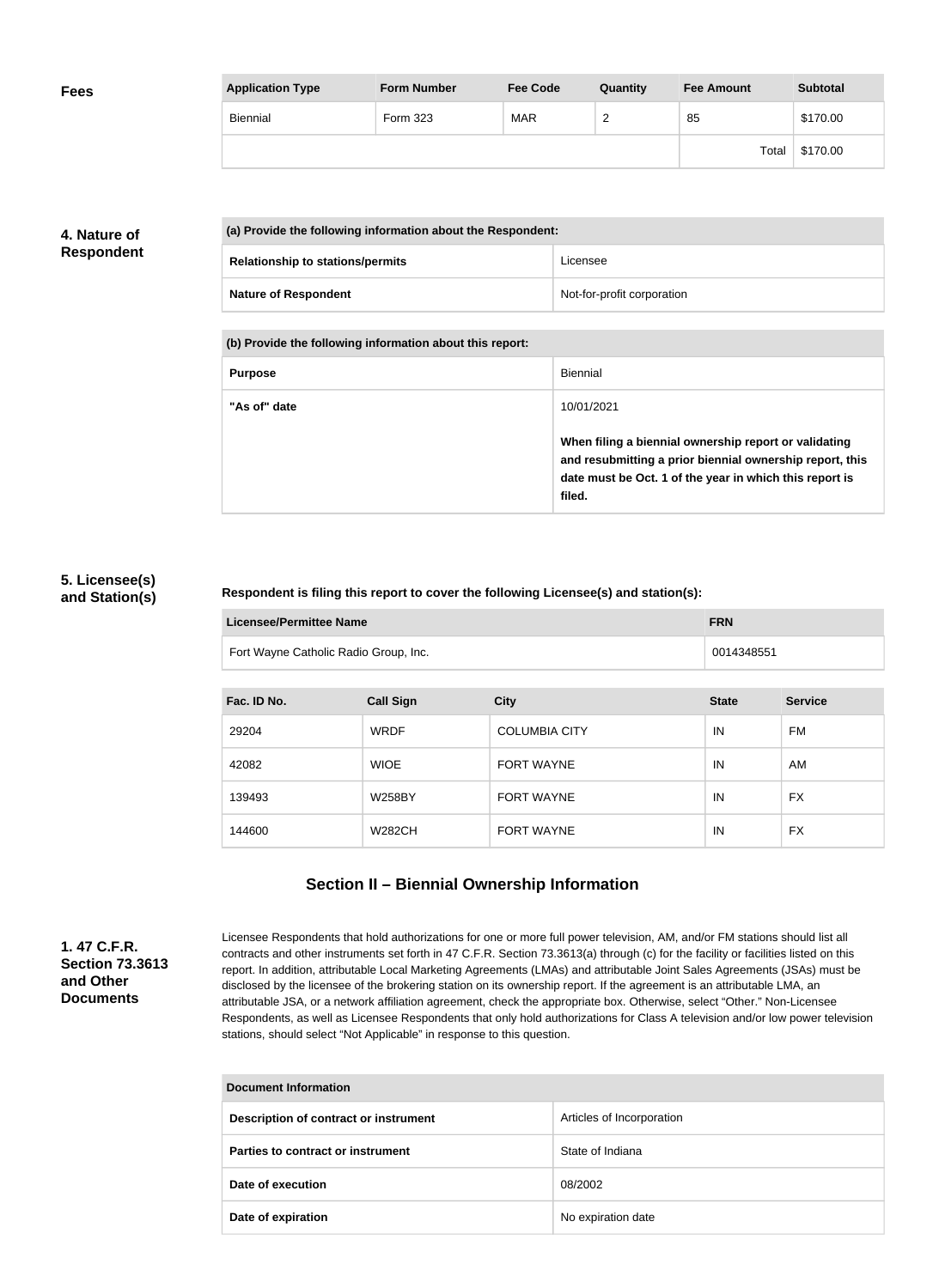| <b>Agreement type</b><br>(check all that apply) | Other<br>Agreement Type: governing document |
|-------------------------------------------------|---------------------------------------------|
|                                                 |                                             |
| Document Information                            |                                             |

| Poognicht in onnauon                            |                                             |
|-------------------------------------------------|---------------------------------------------|
| Description of contract or instrument           | Bylaws                                      |
| Parties to contract or instrument               | Fort Wayne Catholic Radio Group, Inc.       |
| Date of execution                               | 08/2002                                     |
| Date of expiration                              | No expiration date                          |
| <b>Agreement type</b><br>(check all that apply) | Other<br>Agreement Type: governing document |

#### **2. Ownership Interests**

**(a)** Ownership Interests. This Question requires Respondents to enter detailed information about ownership interests by generating a series of subforms. Answer each question on each subform. The first subform listing should be for the Respondent itself. If the Respondent is not a natural person, also list each of the officers, directors, stockholders, non-insulated partners, non-insulated members, and any other persons or entities with a direct attributable interest in the Respondent pursuant to the standards set forth in 47 C.F.R. Section 73.3555. (A "direct" interest is one that is not held through any intervening companies or entities.) List each interest holder with a direct attributable interest in the Respondent separately.

Leave the percentage of total assets (Equity Debt Plus) field blank for an interest holder unless that interest holder has an attributable interest in the Respondent solely on the basis of the Commission's Equity Debt Plus attribution standard, 47 C.F.R. Section 73.3555, Note 2(i).

In the case of vertical or indirect ownership structures, list only those interests in the Respondent that also represent an attributable interest in the Licensee(s) for which the report is being submitted.

Entities that are part of an organizational structure that includes holding companies or other forms of indirect ownership must file separate ownership reports. In such a structure do not report, or file a separate report for, any interest holder that does not have an attributable interest in the Licensee(s) for which the report is being submitted.

Please see the Instructions for further detail concerning interests that must be reported in response to this question.

The Respondent must provide an FCC Registration Number for each interest holder reported in response to this question. Please see the Instructions for detailed information and guidance concerning this requirement.

| <b>FRN</b><br>0014348551<br><b>Entity Name</b><br>Fort Wayne Catholic Radio Group, Inc.<br>PO Box<br><b>Address</b><br><b>Street 1</b><br>4618 E. State Blvd, Suite 200<br><b>Street 2</b><br>Fort Wayne<br><b>City</b><br>State ("NA" if non-U.S.<br>IN<br>address)<br>46815<br><b>Zip/Postal Code</b><br>Country (if non-U.S.<br><b>United States</b><br>address)<br>Respondent<br><b>Listing Type</b><br>Respondent<br><b>Positional Interests</b><br>(check all that apply)<br><b>Tribal Nation or Tribal</b><br>Interest holder is not a Tribal nation or Tribal entity<br><b>Entity</b> | <b>Ownership information</b> |  |  |  |
|-----------------------------------------------------------------------------------------------------------------------------------------------------------------------------------------------------------------------------------------------------------------------------------------------------------------------------------------------------------------------------------------------------------------------------------------------------------------------------------------------------------------------------------------------------------------------------------------------|------------------------------|--|--|--|
|                                                                                                                                                                                                                                                                                                                                                                                                                                                                                                                                                                                               |                              |  |  |  |
|                                                                                                                                                                                                                                                                                                                                                                                                                                                                                                                                                                                               |                              |  |  |  |
|                                                                                                                                                                                                                                                                                                                                                                                                                                                                                                                                                                                               |                              |  |  |  |
|                                                                                                                                                                                                                                                                                                                                                                                                                                                                                                                                                                                               |                              |  |  |  |
|                                                                                                                                                                                                                                                                                                                                                                                                                                                                                                                                                                                               |                              |  |  |  |
|                                                                                                                                                                                                                                                                                                                                                                                                                                                                                                                                                                                               |                              |  |  |  |
|                                                                                                                                                                                                                                                                                                                                                                                                                                                                                                                                                                                               |                              |  |  |  |
|                                                                                                                                                                                                                                                                                                                                                                                                                                                                                                                                                                                               |                              |  |  |  |
|                                                                                                                                                                                                                                                                                                                                                                                                                                                                                                                                                                                               |                              |  |  |  |
|                                                                                                                                                                                                                                                                                                                                                                                                                                                                                                                                                                                               |                              |  |  |  |
|                                                                                                                                                                                                                                                                                                                                                                                                                                                                                                                                                                                               |                              |  |  |  |
|                                                                                                                                                                                                                                                                                                                                                                                                                                                                                                                                                                                               |                              |  |  |  |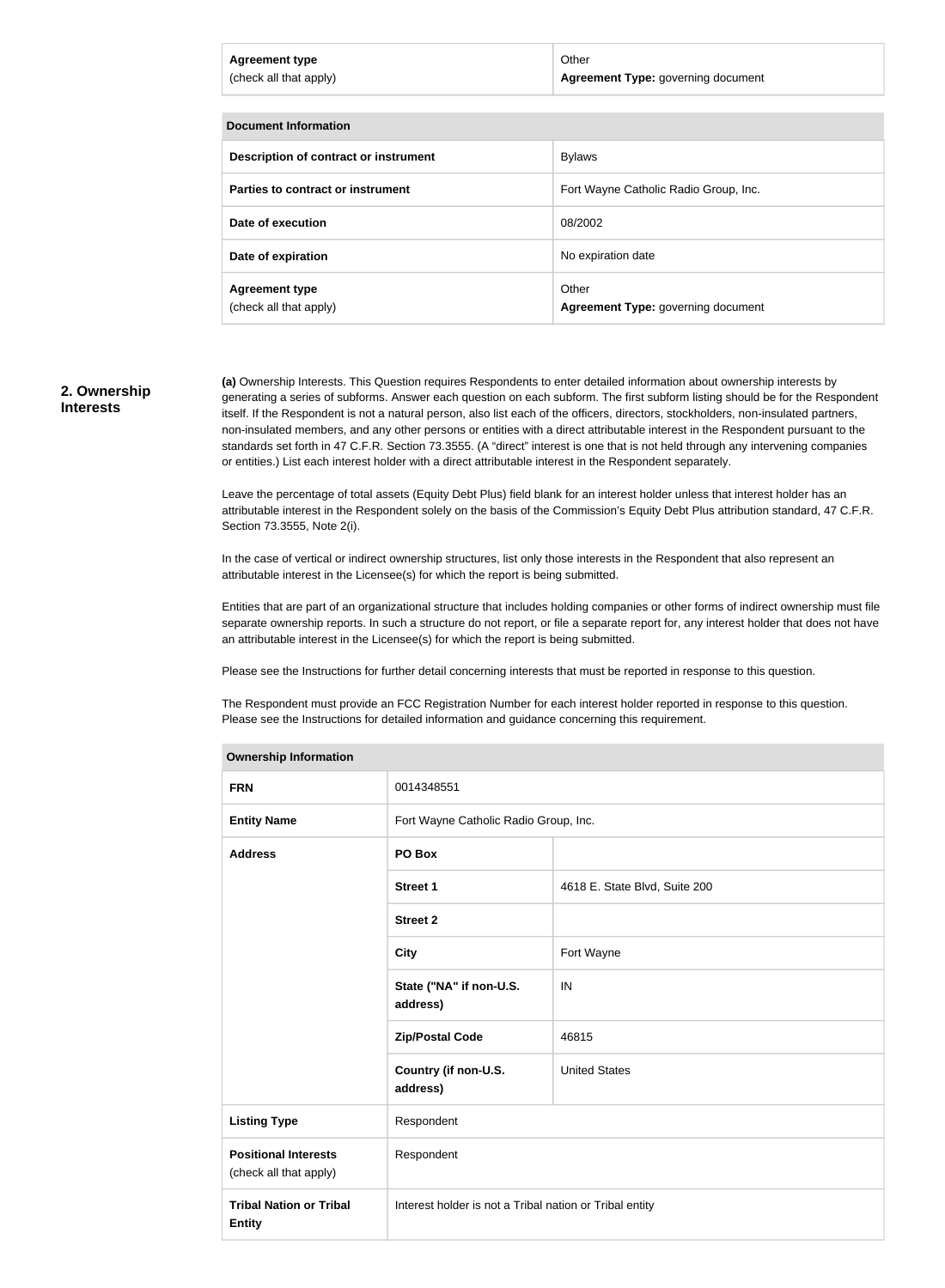| <b>Interest Percentages</b><br>(enter percentage values<br>from 0.0 to 100.0)                                              | Voting                                    | $0.0\%$    | Jointly Held?<br><b>No</b> |
|----------------------------------------------------------------------------------------------------------------------------|-------------------------------------------|------------|----------------------------|
|                                                                                                                            | <b>Equity</b>                             | $0.0\%$    |                            |
|                                                                                                                            | <b>Total assets (Equity Debt</b><br>Plus) | $0.0\%$    |                            |
| Does interest holder have an attributable interest in one or more broadcast stations<br>that do not appear on this report? |                                           | <b>Yes</b> |                            |

| <b>FRN</b>                                                | 9990132954                                                                                                                        |                                    |  |
|-----------------------------------------------------------|-----------------------------------------------------------------------------------------------------------------------------------|------------------------------------|--|
| <b>Name</b>                                               | <b>Michael Ripley</b>                                                                                                             |                                    |  |
| <b>Address</b>                                            | PO Box                                                                                                                            |                                    |  |
|                                                           | <b>Street 1</b>                                                                                                                   | 4634 Wyndemere Ln                  |  |
|                                                           | <b>Street 2</b>                                                                                                                   |                                    |  |
|                                                           | <b>City</b>                                                                                                                       | Fort Wayne                         |  |
|                                                           | State ("NA" if non-U.S.<br>address)                                                                                               | IN                                 |  |
|                                                           | <b>Zip/Postal Code</b>                                                                                                            | 46835                              |  |
|                                                           | Country (if non-U.S.<br>address)                                                                                                  | <b>United States</b>               |  |
| <b>Listing Type</b>                                       | Other Interest Holder                                                                                                             |                                    |  |
| <b>Positional Interests</b><br>(check all that apply)     | Officer, Director, Other - Vice Chairman                                                                                          |                                    |  |
| Citizenship, Gender,                                      | <b>Citizenship</b>                                                                                                                | <b>US</b>                          |  |
| <b>Ethnicity, and Race</b><br><b>Information (Natural</b> | Gender                                                                                                                            | Male                               |  |
| <b>Persons Only)</b>                                      | <b>Ethnicity</b>                                                                                                                  | Not Hispanic or Latino             |  |
|                                                           | Race                                                                                                                              | White                              |  |
| <b>Interest Percentages</b><br>(enter percentage values   | <b>Voting</b>                                                                                                                     | 8.3%<br><b>Jointly Held?</b><br>No |  |
| from 0.0 to 100.0)                                        | <b>Equity</b>                                                                                                                     | 0.0%                               |  |
|                                                           | <b>Total assets (Equity Debt</b><br>Plus)                                                                                         | 0.0%                               |  |
|                                                           | Does interest holder have an attributable interest in one or more broadcast stations<br>Yes<br>that do not appear on this report? |                                    |  |

| <b>Ownership Information</b> |                      |              |
|------------------------------|----------------------|--------------|
| <b>FRN</b>                   | 9990132956           |              |
| <b>Name</b>                  | <b>Matt Marshall</b> |              |
| <b>Address</b>               | PO Box               |              |
|                              | <b>Street 1</b>      | 4845 S 800 E |
|                              | <b>Street 2</b>      |              |
|                              |                      |              |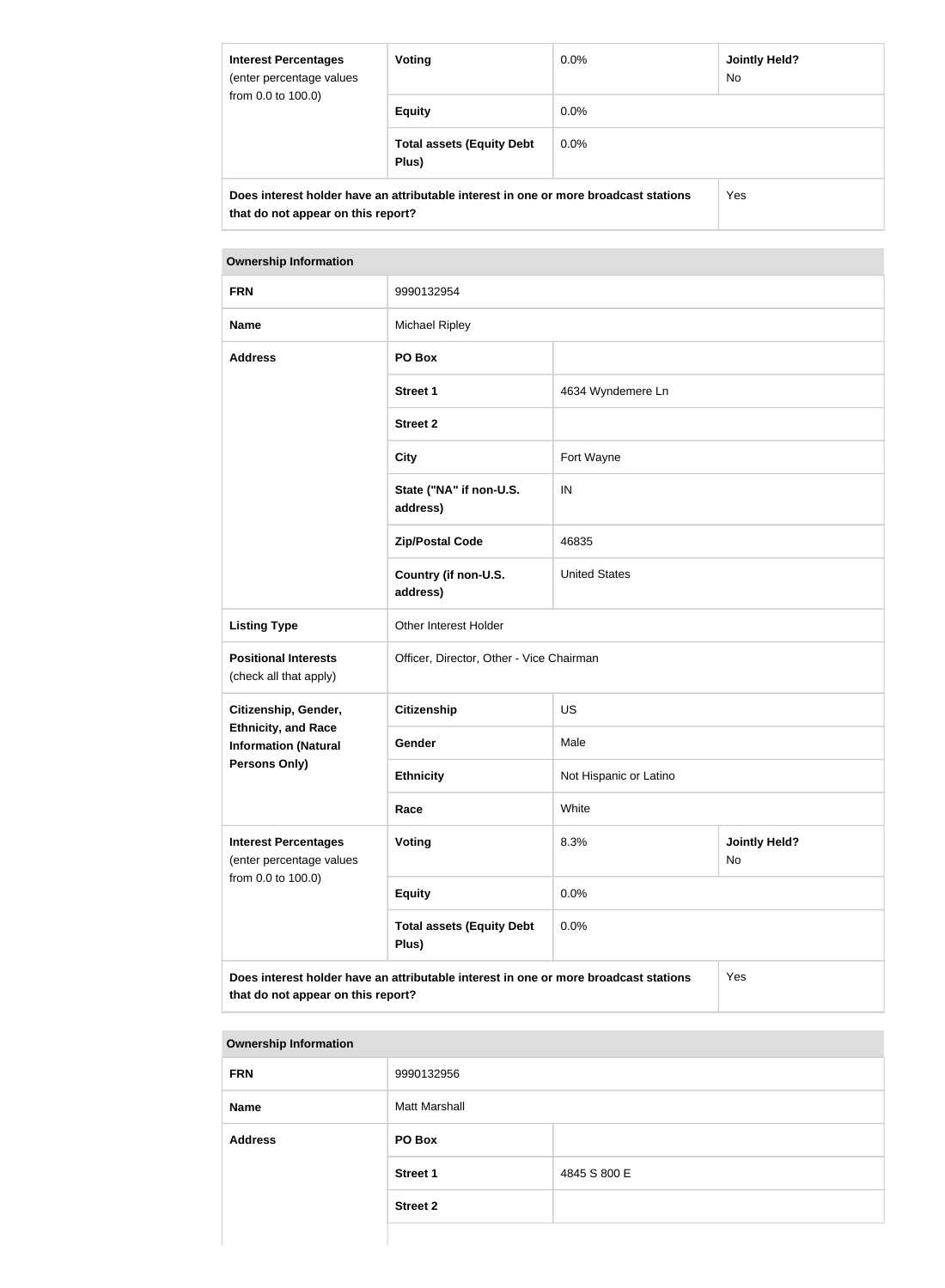|                                                                                                                            | <b>City</b>                               | Laotto                 |                                   |  |
|----------------------------------------------------------------------------------------------------------------------------|-------------------------------------------|------------------------|-----------------------------------|--|
|                                                                                                                            | State ("NA" if non-U.S.<br>address)       | IN                     |                                   |  |
|                                                                                                                            | <b>Zip/Postal Code</b>                    | 46763                  |                                   |  |
|                                                                                                                            | Country (if non-U.S.<br>address)          | <b>United States</b>   |                                   |  |
| <b>Listing Type</b>                                                                                                        | Other Interest Holder                     |                        |                                   |  |
| <b>Positional Interests</b><br>(check all that apply)                                                                      | Officer, Director, Other - Chairman       |                        |                                   |  |
| Citizenship, Gender,                                                                                                       | <b>Citizenship</b>                        | <b>US</b>              |                                   |  |
| <b>Ethnicity, and Race</b><br><b>Information (Natural</b>                                                                  | <b>Gender</b>                             | Male                   |                                   |  |
| Persons Only)                                                                                                              | <b>Ethnicity</b>                          | Not Hispanic or Latino |                                   |  |
|                                                                                                                            | Race                                      | White                  |                                   |  |
| <b>Interest Percentages</b><br>(enter percentage values                                                                    | <b>Voting</b>                             | 8.3%                   | <b>Jointly Held?</b><br><b>No</b> |  |
| from 0.0 to 100.0)                                                                                                         | <b>Equity</b>                             | 0.0%                   |                                   |  |
|                                                                                                                            | <b>Total assets (Equity Debt</b><br>Plus) | 0.0%                   |                                   |  |
| Does interest holder have an attributable interest in one or more broadcast stations<br>that do not appear on this report? |                                           |                        | Yes                               |  |

| <b>Ownership Information</b>                                                      |                                     |                      |
|-----------------------------------------------------------------------------------|-------------------------------------|----------------------|
| <b>FRN</b>                                                                        | 9990132957                          |                      |
| <b>Name</b>                                                                       | Alyssa Torres                       |                      |
| <b>Address</b>                                                                    | PO Box                              | 193                  |
|                                                                                   | <b>Street 1</b>                     |                      |
|                                                                                   | <b>Street 2</b>                     |                      |
|                                                                                   | <b>City</b>                         | Huntertown           |
|                                                                                   | State ("NA" if non-U.S.<br>address) | IN                   |
|                                                                                   | <b>Zip/Postal Code</b>              | 46748                |
|                                                                                   | Country (if non-U.S.<br>address)    | <b>United States</b> |
| <b>Listing Type</b>                                                               | Other Interest Holder               |                      |
| <b>Positional Interests</b><br>(check all that apply)                             | Officer, Director                   |                      |
| Citizenship, Gender,                                                              | <b>Citizenship</b>                  | <b>US</b>            |
| <b>Ethnicity, and Race</b><br><b>Information (Natural</b><br><b>Persons Only)</b> | Gender                              | Female               |
|                                                                                   | <b>Ethnicity</b>                    | Hispanic or Latino   |
|                                                                                   | Race                                | White                |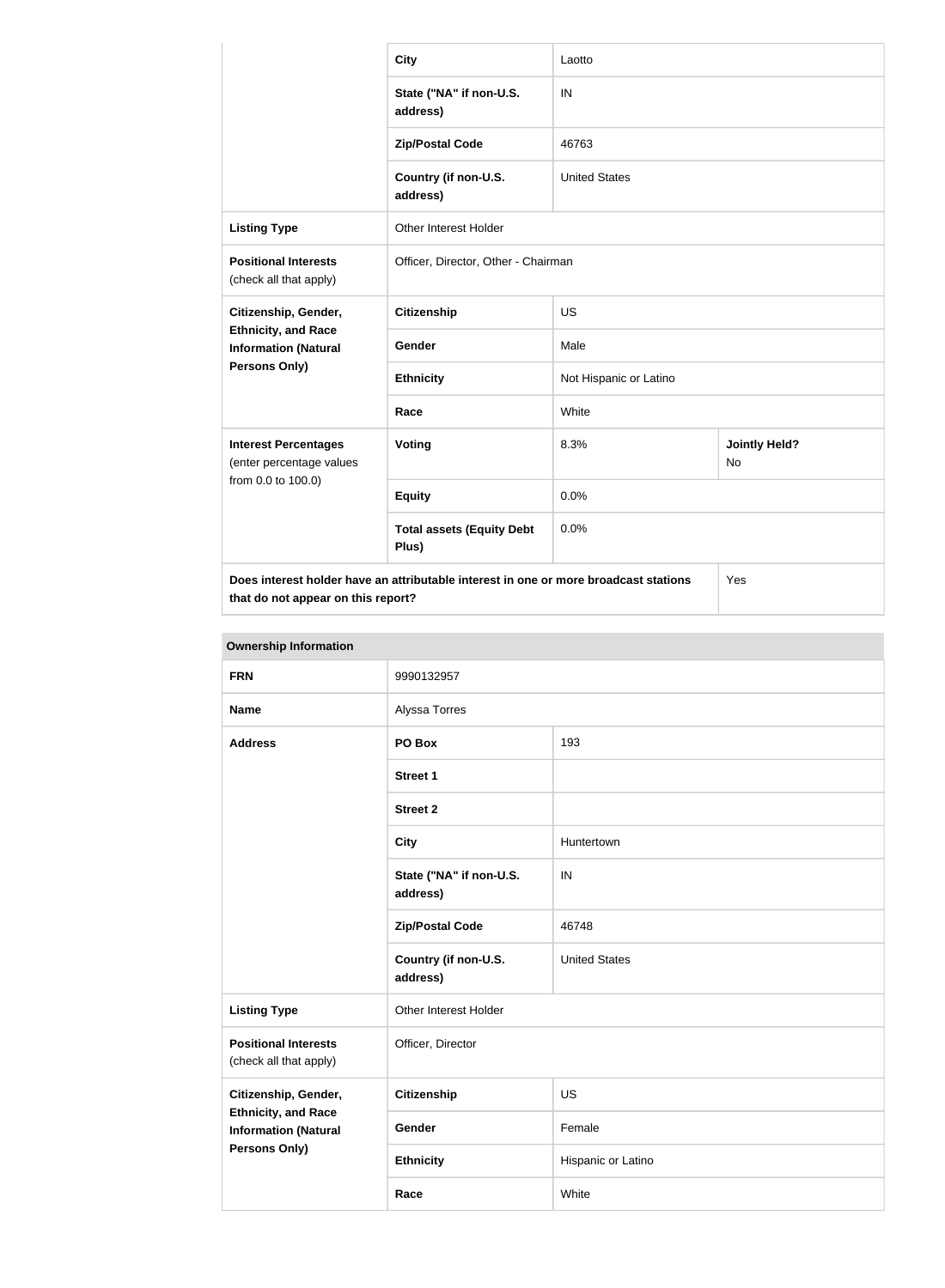| <b>Interest Percentages</b><br>(enter percentage values<br>from 0.0 to 100.0)                                              | Voting                                    | 8.3%    | Jointly Held?<br>No. |
|----------------------------------------------------------------------------------------------------------------------------|-------------------------------------------|---------|----------------------|
|                                                                                                                            | <b>Equity</b>                             | $0.0\%$ |                      |
|                                                                                                                            | <b>Total assets (Equity Debt</b><br>Plus) | $0.0\%$ |                      |
| Does interest holder have an attributable interest in one or more broadcast stations<br>that do not appear on this report? |                                           | No.     |                      |

| <b>FRN</b>                                                                                                                        | 9990132962                                |                                    |  |  |
|-----------------------------------------------------------------------------------------------------------------------------------|-------------------------------------------|------------------------------------|--|--|
| <b>Name</b>                                                                                                                       | Sr Madeleine Schumacker                   |                                    |  |  |
| <b>Address</b>                                                                                                                    | PO Box                                    | 766                                |  |  |
|                                                                                                                                   | <b>Street 1</b>                           |                                    |  |  |
|                                                                                                                                   | <b>Street 2</b>                           |                                    |  |  |
|                                                                                                                                   | <b>City</b>                               | Mishawaka                          |  |  |
|                                                                                                                                   | State ("NA" if non-U.S.<br>address)       | IN                                 |  |  |
|                                                                                                                                   | <b>Zip/Postal Code</b>                    | 46546                              |  |  |
|                                                                                                                                   | Country (if non-U.S.<br>address)          | <b>United States</b>               |  |  |
| <b>Listing Type</b>                                                                                                               | Other Interest Holder                     |                                    |  |  |
| <b>Positional Interests</b><br>(check all that apply)                                                                             | Director                                  |                                    |  |  |
| Citizenship, Gender,                                                                                                              | <b>Citizenship</b>                        | <b>US</b>                          |  |  |
| <b>Ethnicity, and Race</b><br><b>Information (Natural</b>                                                                         | Gender                                    | Female                             |  |  |
| <b>Persons Only)</b>                                                                                                              | <b>Ethnicity</b>                          | Not Hispanic or Latino             |  |  |
|                                                                                                                                   | Race                                      | White                              |  |  |
| <b>Interest Percentages</b><br>(enter percentage values                                                                           | Voting                                    | 8.3%<br><b>Jointly Held?</b><br>No |  |  |
| from 0.0 to 100.0)                                                                                                                | <b>Equity</b>                             | 0.0%                               |  |  |
|                                                                                                                                   | <b>Total assets (Equity Debt</b><br>Plus) | 0.0%                               |  |  |
| Does interest holder have an attributable interest in one or more broadcast stations<br>Yes<br>that do not appear on this report? |                                           |                                    |  |  |

| <b>Ownership Information</b> |                 |                       |
|------------------------------|-----------------|-----------------------|
| <b>FRN</b>                   | 9990132964      |                       |
| <b>Name</b>                  | Joseph Colone   |                       |
| <b>Address</b>               | PO Box          |                       |
|                              | <b>Street 1</b> | 4609 St Joe Center Rd |
|                              | <b>Street 2</b> |                       |
|                              |                 |                       |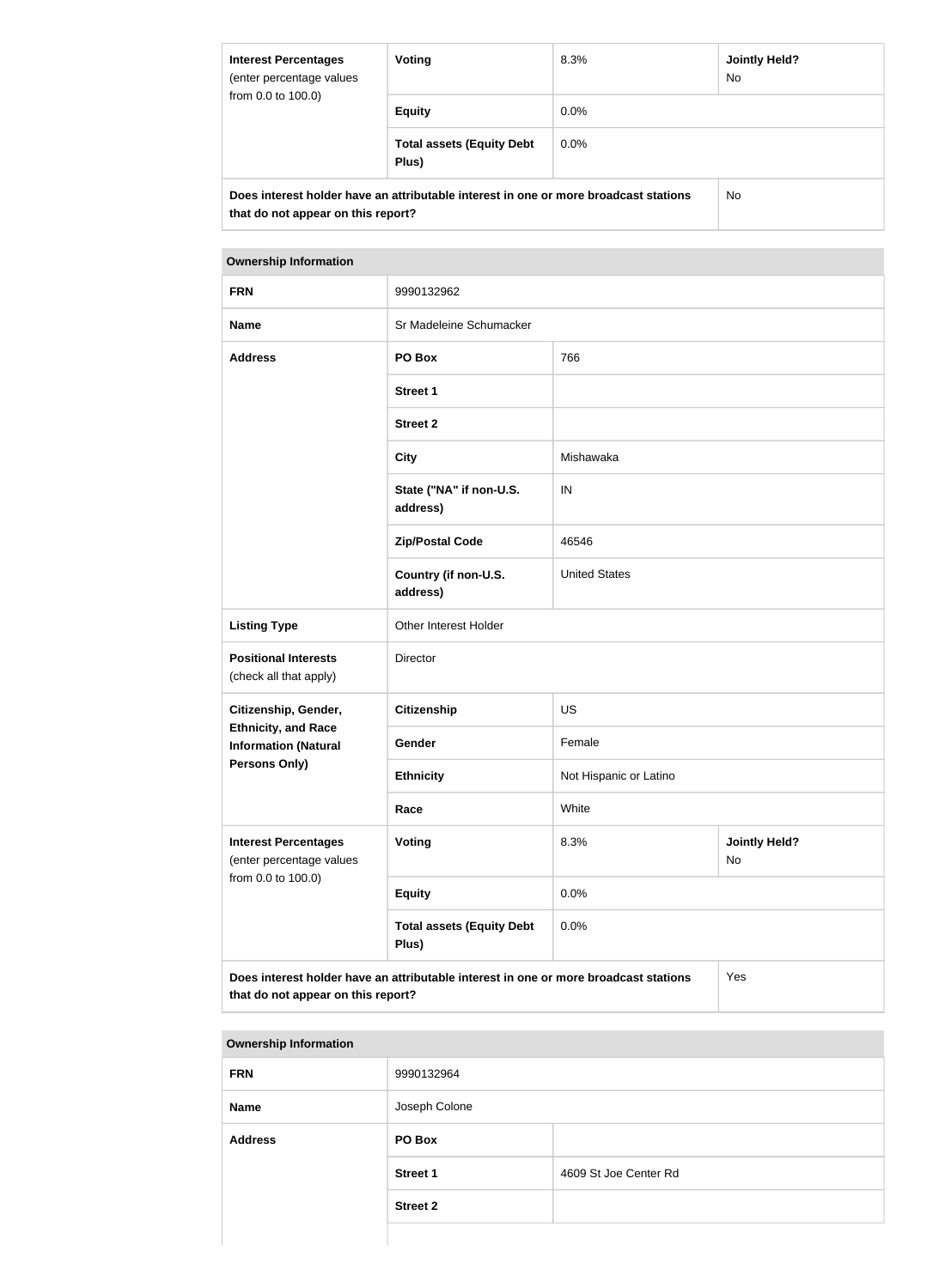|                                                                                                                                   | <b>City</b>                                 | Fort Wayne             |                                   |
|-----------------------------------------------------------------------------------------------------------------------------------|---------------------------------------------|------------------------|-----------------------------------|
|                                                                                                                                   | State ("NA" if non-U.S.<br>address)         | IN                     |                                   |
|                                                                                                                                   | <b>Zip/Postal Code</b>                      | 46835                  |                                   |
|                                                                                                                                   | Country (if non-U.S.<br>address)            | <b>United States</b>   |                                   |
| <b>Listing Type</b>                                                                                                               | Other Interest Holder                       |                        |                                   |
| <b>Positional Interests</b><br>(check all that apply)                                                                             | Officer, Director, Other - Finance Chairman |                        |                                   |
| Citizenship, Gender,                                                                                                              | Citizenship                                 | <b>US</b>              |                                   |
| <b>Ethnicity, and Race</b><br><b>Information (Natural</b>                                                                         | Gender                                      | Male                   |                                   |
| Persons Only)                                                                                                                     | <b>Ethnicity</b>                            | Not Hispanic or Latino |                                   |
|                                                                                                                                   | Race                                        | White                  |                                   |
| <b>Interest Percentages</b><br>(enter percentage values                                                                           | Voting                                      | 8.3%                   | <b>Jointly Held?</b><br><b>No</b> |
| from 0.0 to 100.0)                                                                                                                | <b>Equity</b>                               | 0.0%                   |                                   |
|                                                                                                                                   | <b>Total assets (Equity Debt</b><br>Plus)   | 0.0%                   |                                   |
| Does interest holder have an attributable interest in one or more broadcast stations<br>Yes<br>that do not appear on this report? |                                             |                        |                                   |

|                                                                                   | <b>Ownership Information</b>        |                        |  |  |
|-----------------------------------------------------------------------------------|-------------------------------------|------------------------|--|--|
| <b>FRN</b>                                                                        | 9990132966                          |                        |  |  |
| <b>Name</b>                                                                       | <b>Christian Davey</b>              |                        |  |  |
| <b>Address</b>                                                                    | PO Box                              |                        |  |  |
|                                                                                   | <b>Street 1</b>                     | 17160 Wheatridge Ct    |  |  |
|                                                                                   | <b>Street 2</b>                     |                        |  |  |
|                                                                                   | <b>City</b>                         | Granger                |  |  |
|                                                                                   | State ("NA" if non-U.S.<br>address) | IN                     |  |  |
|                                                                                   | <b>Zip/Postal Code</b>              | 46530                  |  |  |
|                                                                                   | Country (if non-U.S.<br>address)    | <b>United States</b>   |  |  |
| <b>Listing Type</b>                                                               | Other Interest Holder               |                        |  |  |
| <b>Positional Interests</b><br>(check all that apply)                             | Director                            |                        |  |  |
| Citizenship, Gender,                                                              | Citizenship                         | <b>US</b>              |  |  |
| <b>Ethnicity, and Race</b><br><b>Information (Natural</b><br><b>Persons Only)</b> | Gender                              | Male                   |  |  |
|                                                                                   | <b>Ethnicity</b>                    | Not Hispanic or Latino |  |  |
|                                                                                   | Race                                | White                  |  |  |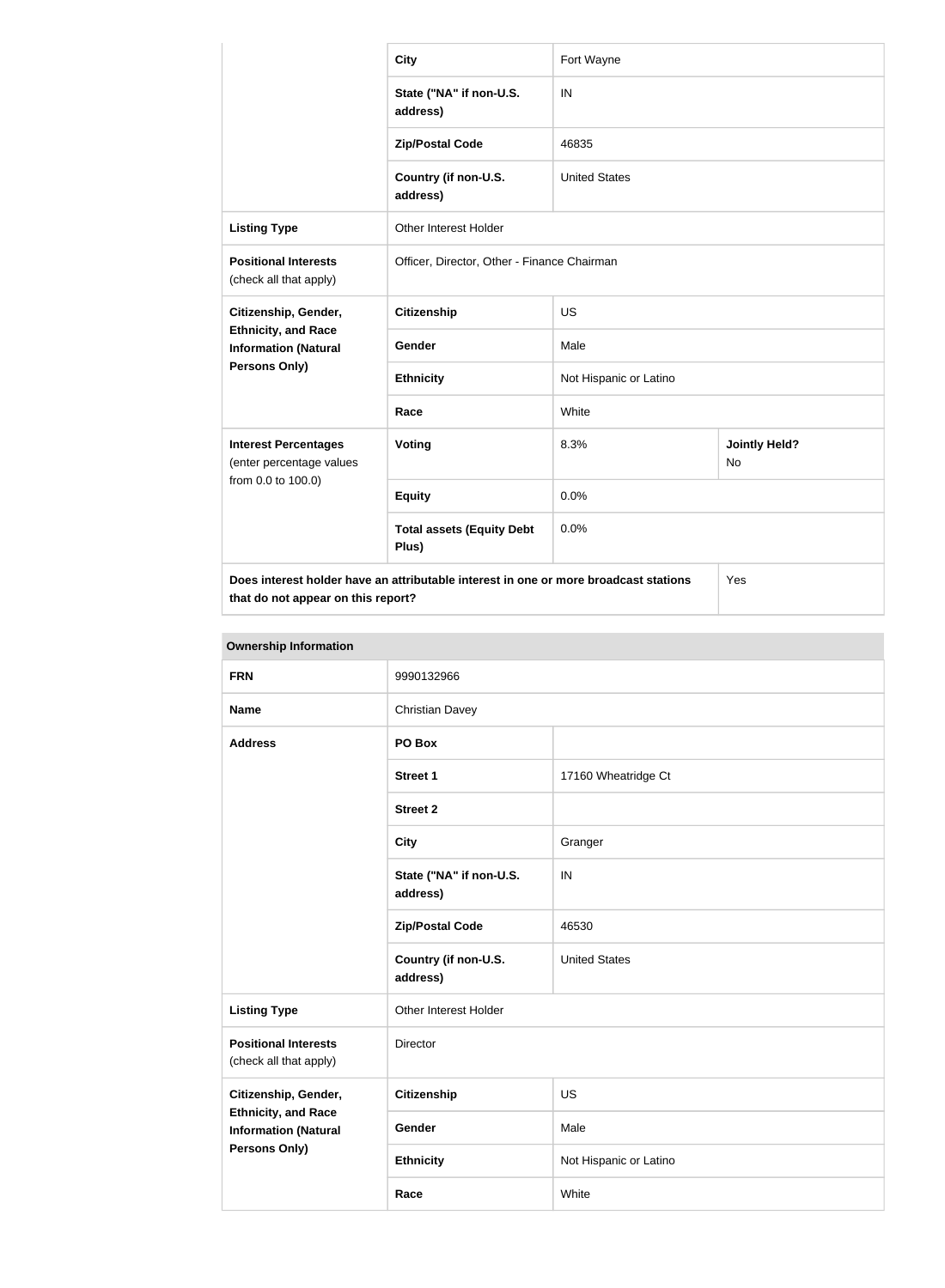| <b>Interest Percentages</b><br>(enter percentage values<br>from 0.0 to 100.0)                                              | Voting                                    | 8.3%    | <b>Jointly Held?</b><br>No. |
|----------------------------------------------------------------------------------------------------------------------------|-------------------------------------------|---------|-----------------------------|
|                                                                                                                            | <b>Equity</b>                             | $0.0\%$ |                             |
|                                                                                                                            | <b>Total assets (Equity Debt</b><br>Plus) | $0.0\%$ |                             |
| Does interest holder have an attributable interest in one or more broadcast stations<br>that do not appear on this report? |                                           |         | Yes                         |

| <b>FRN</b>                                                                                                                        | 9990133483                                |                                    |  |
|-----------------------------------------------------------------------------------------------------------------------------------|-------------------------------------------|------------------------------------|--|
| <b>Name</b>                                                                                                                       | Cynthia Black                             |                                    |  |
| <b>Address</b>                                                                                                                    | PO Box                                    |                                    |  |
|                                                                                                                                   | <b>Street 1</b>                           | 1224 Breaker Bay                   |  |
|                                                                                                                                   | <b>Street 2</b>                           |                                    |  |
|                                                                                                                                   | <b>City</b>                               | Fort Wayne                         |  |
|                                                                                                                                   | State ("NA" if non-U.S.<br>address)       | IN                                 |  |
|                                                                                                                                   | <b>Zip/Postal Code</b>                    | 46845                              |  |
|                                                                                                                                   | Country (if non-U.S.<br>address)          | <b>United States</b>               |  |
| <b>Listing Type</b>                                                                                                               | Other Interest Holder                     |                                    |  |
| <b>Positional Interests</b><br>(check all that apply)                                                                             | Officer, Other - Executive Director       |                                    |  |
| Citizenship, Gender,                                                                                                              | <b>Citizenship</b>                        | <b>US</b>                          |  |
| <b>Ethnicity, and Race</b><br><b>Information (Natural</b>                                                                         | Gender                                    | Female                             |  |
| <b>Persons Only)</b>                                                                                                              | <b>Ethnicity</b>                          | Not Hispanic or Latino             |  |
|                                                                                                                                   | Race                                      | White                              |  |
| <b>Interest Percentages</b><br>(enter percentage values<br>from 0.0 to 100.0)                                                     | <b>Voting</b>                             | 0.0%<br><b>Jointly Held?</b><br>No |  |
|                                                                                                                                   | <b>Equity</b>                             | 0.0%                               |  |
|                                                                                                                                   | <b>Total assets (Equity Debt</b><br>Plus) | 0.0%                               |  |
| Does interest holder have an attributable interest in one or more broadcast stations<br>Yes<br>that do not appear on this report? |                                           |                                    |  |

| <b>Ownership Information</b> |                 |                    |  |
|------------------------------|-----------------|--------------------|--|
| <b>FRN</b>                   | 9990141953      |                    |  |
| <b>Name</b>                  | Lisa Didier     |                    |  |
| <b>Address</b>               | PO Box          |                    |  |
|                              | <b>Street 1</b> | 2010 Timberdale Ct |  |
|                              | <b>Street 2</b> |                    |  |
|                              |                 |                    |  |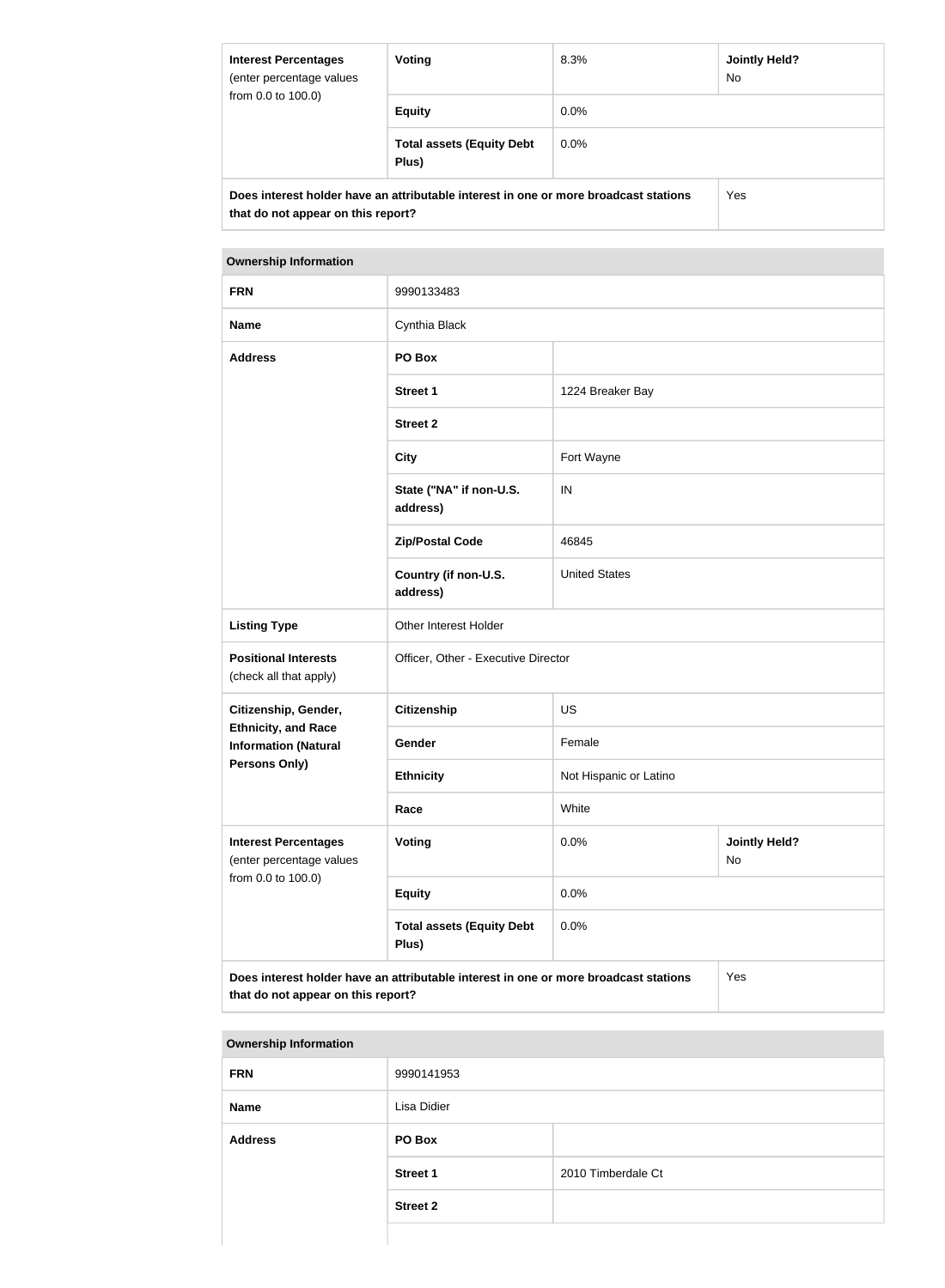|                                                                                                                                   | <b>City</b>                               | Fort Wayne             |                                   |
|-----------------------------------------------------------------------------------------------------------------------------------|-------------------------------------------|------------------------|-----------------------------------|
|                                                                                                                                   | State ("NA" if non-U.S.<br>address)       | IN                     |                                   |
|                                                                                                                                   | <b>Zip/Postal Code</b>                    | 46845                  |                                   |
|                                                                                                                                   | Country (if non-U.S.<br>address)          | <b>United States</b>   |                                   |
| <b>Listing Type</b>                                                                                                               | <b>Other Interest Holder</b>              |                        |                                   |
| <b>Positional Interests</b><br>(check all that apply)                                                                             | Director, Other - Governance Chair        |                        |                                   |
| Citizenship, Gender,                                                                                                              | <b>Citizenship</b>                        | <b>US</b>              |                                   |
| <b>Ethnicity, and Race</b><br><b>Information (Natural</b>                                                                         | <b>Gender</b>                             | Female                 |                                   |
| Persons Only)                                                                                                                     | <b>Ethnicity</b>                          | Not Hispanic or Latino |                                   |
|                                                                                                                                   | Race                                      | White                  |                                   |
| <b>Interest Percentages</b><br>(enter percentage values                                                                           | Voting                                    | 8.3%                   | <b>Jointly Held?</b><br><b>No</b> |
| from 0.0 to 100.0)                                                                                                                | <b>Equity</b>                             | 0.0%                   |                                   |
|                                                                                                                                   | <b>Total assets (Equity Debt</b><br>Plus) | 0.0%                   |                                   |
| Does interest holder have an attributable interest in one or more broadcast stations<br>Yes<br>that do not appear on this report? |                                           |                        |                                   |

| <b>Ownership Information</b>                                                                              |                                     |                          |  |
|-----------------------------------------------------------------------------------------------------------|-------------------------------------|--------------------------|--|
| <b>FRN</b>                                                                                                | 9990141954                          |                          |  |
| <b>Name</b>                                                                                               | Mary Flynt                          |                          |  |
| <b>Address</b>                                                                                            | PO Box                              |                          |  |
|                                                                                                           | <b>Street 1</b>                     | 828 E Jefferson Blvd Apt |  |
|                                                                                                           | <b>Street 2</b>                     |                          |  |
|                                                                                                           | <b>City</b>                         | South Bend               |  |
|                                                                                                           | State ("NA" if non-U.S.<br>address) | IN                       |  |
|                                                                                                           | <b>Zip/Postal Code</b>              | 46617                    |  |
|                                                                                                           | Country (if non-U.S.<br>address)    | <b>United States</b>     |  |
| <b>Listing Type</b>                                                                                       | Other Interest Holder               |                          |  |
| <b>Positional Interests</b><br>(check all that apply)                                                     | Director                            |                          |  |
| Citizenship, Gender,<br><b>Ethnicity, and Race</b><br><b>Information (Natural</b><br><b>Persons Only)</b> | Citizenship                         | <b>US</b>                |  |
|                                                                                                           | Gender                              | Female                   |  |
|                                                                                                           | <b>Ethnicity</b>                    | Not Hispanic or Latino   |  |
|                                                                                                           | Race                                | White                    |  |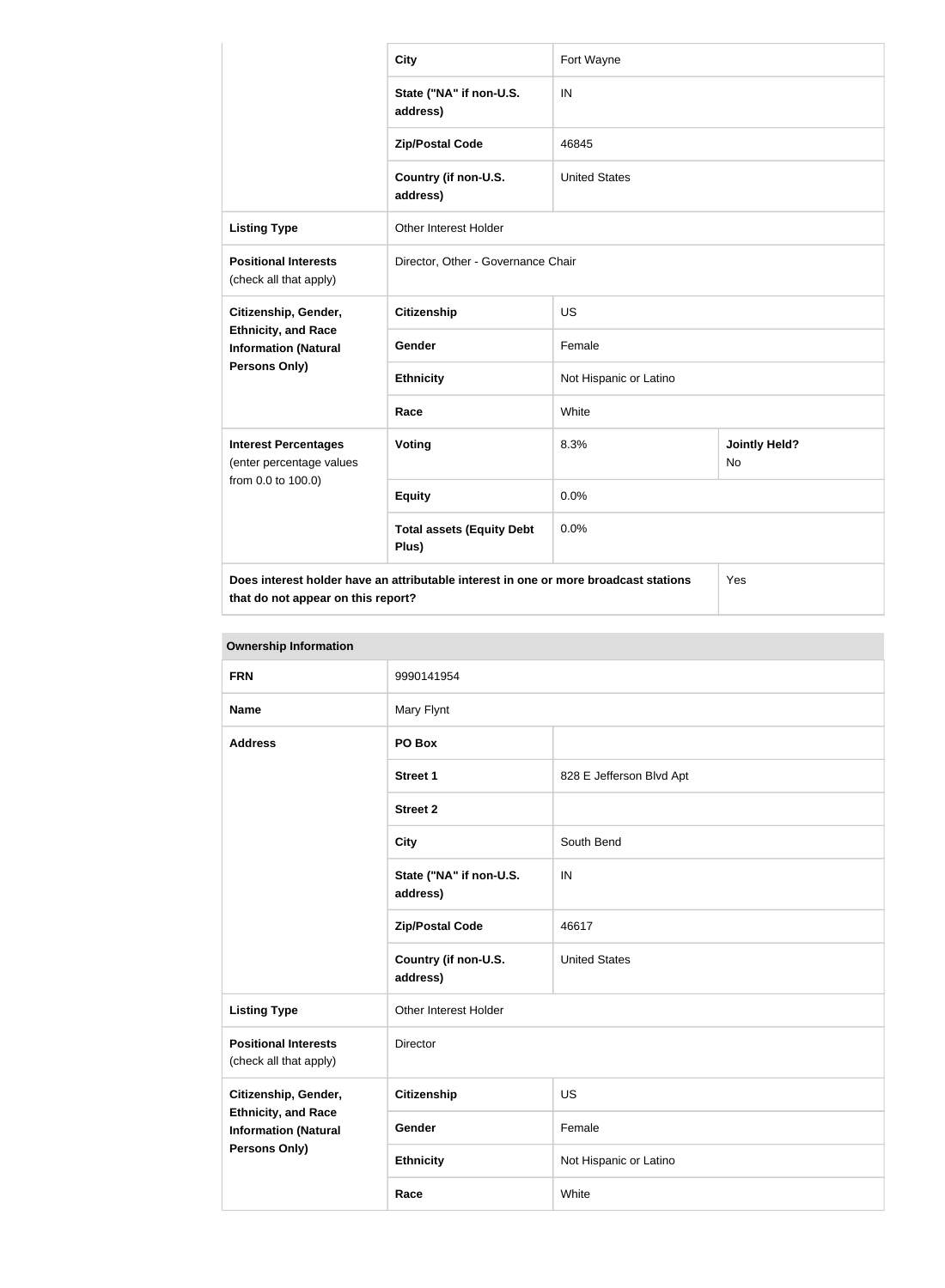| <b>Interest Percentages</b><br>(enter percentage values<br>from 0.0 to 100.0) | Voting                                                                               | 8.3%    | Jointly Held?<br><b>No</b> |
|-------------------------------------------------------------------------------|--------------------------------------------------------------------------------------|---------|----------------------------|
|                                                                               | <b>Equity</b>                                                                        | $0.0\%$ |                            |
|                                                                               | <b>Total assets (Equity Debt</b><br>Plus)                                            | $0.0\%$ |                            |
| that do not appear on this report?                                            | Does interest holder have an attributable interest in one or more broadcast stations |         | <b>Yes</b>                 |

| <b>FRN</b>                                                                                                                        | 9990141955                                |                                    |  |
|-----------------------------------------------------------------------------------------------------------------------------------|-------------------------------------------|------------------------------------|--|
| <b>Name</b>                                                                                                                       | Phil Hayes                                |                                    |  |
| <b>Address</b>                                                                                                                    | PO Box                                    |                                    |  |
|                                                                                                                                   | <b>Street 1</b>                           | 15570 Cold Spring Ct               |  |
|                                                                                                                                   | <b>Street 2</b>                           |                                    |  |
|                                                                                                                                   | <b>City</b>                               | Granger                            |  |
|                                                                                                                                   | State ("NA" if non-U.S.<br>address)       | IN                                 |  |
|                                                                                                                                   | <b>Zip/Postal Code</b>                    | 46530                              |  |
|                                                                                                                                   | Country (if non-U.S.<br>address)          | <b>United States</b>               |  |
| <b>Listing Type</b>                                                                                                               | Other Interest Holder                     |                                    |  |
| <b>Positional Interests</b><br>(check all that apply)                                                                             | Director                                  |                                    |  |
| Citizenship, Gender,                                                                                                              | <b>Citizenship</b>                        | <b>US</b>                          |  |
| <b>Ethnicity, and Race</b><br><b>Information (Natural</b>                                                                         | Gender                                    | Male                               |  |
| <b>Persons Only)</b>                                                                                                              | <b>Ethnicity</b>                          | Not Hispanic or Latino             |  |
|                                                                                                                                   | Race                                      | White                              |  |
| <b>Interest Percentages</b><br>(enter percentage values<br>from 0.0 to 100.0)                                                     | Voting                                    | 8.3%<br><b>Jointly Held?</b><br>No |  |
|                                                                                                                                   | <b>Equity</b>                             | 0.0%                               |  |
|                                                                                                                                   | <b>Total assets (Equity Debt</b><br>Plus) | 0.0%                               |  |
| Does interest holder have an attributable interest in one or more broadcast stations<br>Yes<br>that do not appear on this report? |                                           |                                    |  |

| <b>Ownership Information</b> |                 |                      |  |
|------------------------------|-----------------|----------------------|--|
| <b>FRN</b>                   | 9990141957      |                      |  |
| <b>Name</b>                  | Jason Wardwell  |                      |  |
| <b>Address</b>               | PO Box          |                      |  |
|                              | <b>Street 1</b> | 2311 Shore Oaks Pass |  |
|                              | <b>Street 2</b> |                      |  |
|                              |                 |                      |  |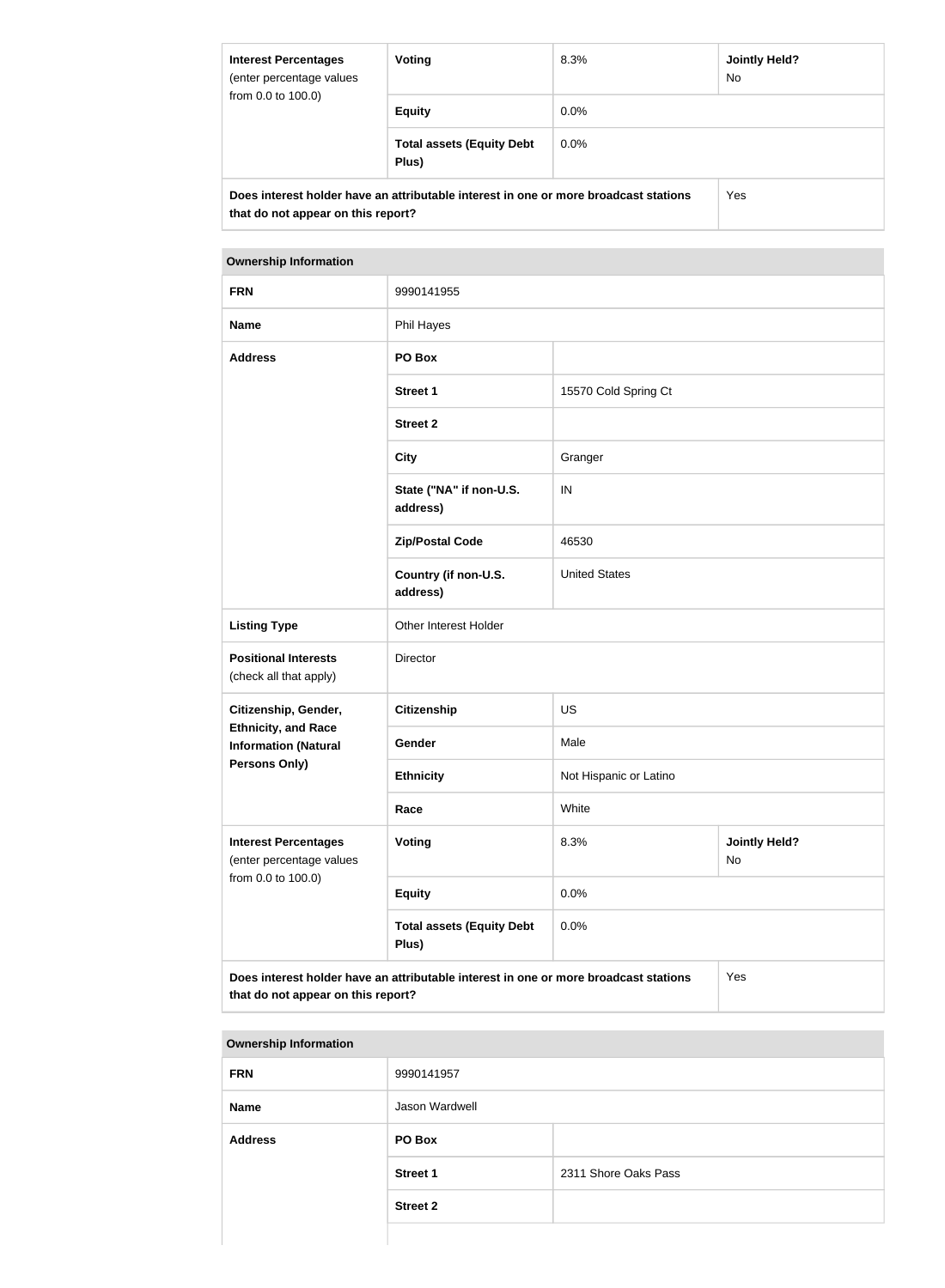|                                                           | <b>City</b>                                                                          | Fort Wayne             |                            |  |
|-----------------------------------------------------------|--------------------------------------------------------------------------------------|------------------------|----------------------------|--|
|                                                           | State ("NA" if non-U.S.<br>address)                                                  | IN                     |                            |  |
|                                                           | <b>Zip/Postal Code</b>                                                               | 46814                  |                            |  |
|                                                           | Country (if non-U.S.<br>address)                                                     | <b>United States</b>   |                            |  |
| <b>Listing Type</b>                                       | <b>Other Interest Holder</b>                                                         |                        |                            |  |
| <b>Positional Interests</b><br>(check all that apply)     | Director                                                                             |                        |                            |  |
| Citizenship, Gender,                                      | <b>Citizenship</b>                                                                   | <b>US</b>              |                            |  |
| <b>Ethnicity, and Race</b><br><b>Information (Natural</b> | Gender                                                                               | Male                   |                            |  |
| <b>Persons Only)</b>                                      | <b>Ethnicity</b>                                                                     | Not Hispanic or Latino |                            |  |
|                                                           | Race                                                                                 | White                  |                            |  |
| <b>Interest Percentages</b><br>(enter percentage values   | <b>Voting</b>                                                                        | 8.3%                   | <b>Jointly Held?</b><br>No |  |
| from 0.0 to 100.0)                                        | <b>Equity</b>                                                                        | 0.0%                   |                            |  |
|                                                           | <b>Total assets (Equity Debt</b><br>Plus)                                            | 0.0%                   |                            |  |
| that do not appear on this report?                        | Does interest holder have an attributable interest in one or more broadcast stations |                        | Yes                        |  |

|                                                                                                           | <b>Ownership Information</b>        |                       |  |  |
|-----------------------------------------------------------------------------------------------------------|-------------------------------------|-----------------------|--|--|
| <b>FRN</b>                                                                                                | 9990141958                          |                       |  |  |
| <b>Name</b>                                                                                               | Ricardo Romero                      |                       |  |  |
| <b>Address</b>                                                                                            | PO Box                              |                       |  |  |
|                                                                                                           | <b>Street 1</b>                     | 6108 Heritage Oaks Pl |  |  |
|                                                                                                           | <b>Street 2</b>                     |                       |  |  |
|                                                                                                           | <b>City</b>                         | Fort Wayne            |  |  |
|                                                                                                           | State ("NA" if non-U.S.<br>address) | IN                    |  |  |
|                                                                                                           | <b>Zip/Postal Code</b>              | 46835                 |  |  |
|                                                                                                           | Country (if non-U.S.<br>address)    | <b>United States</b>  |  |  |
| <b>Listing Type</b>                                                                                       | Other Interest Holder               |                       |  |  |
| <b>Positional Interests</b><br>(check all that apply)                                                     | Director                            |                       |  |  |
| Citizenship, Gender,<br><b>Ethnicity, and Race</b><br><b>Information (Natural</b><br><b>Persons Only)</b> | <b>Citizenship</b>                  | <b>US</b>             |  |  |
|                                                                                                           | Gender                              | Male                  |  |  |
|                                                                                                           | <b>Ethnicity</b>                    | Hispanic or Latino    |  |  |
|                                                                                                           | Race                                | White                 |  |  |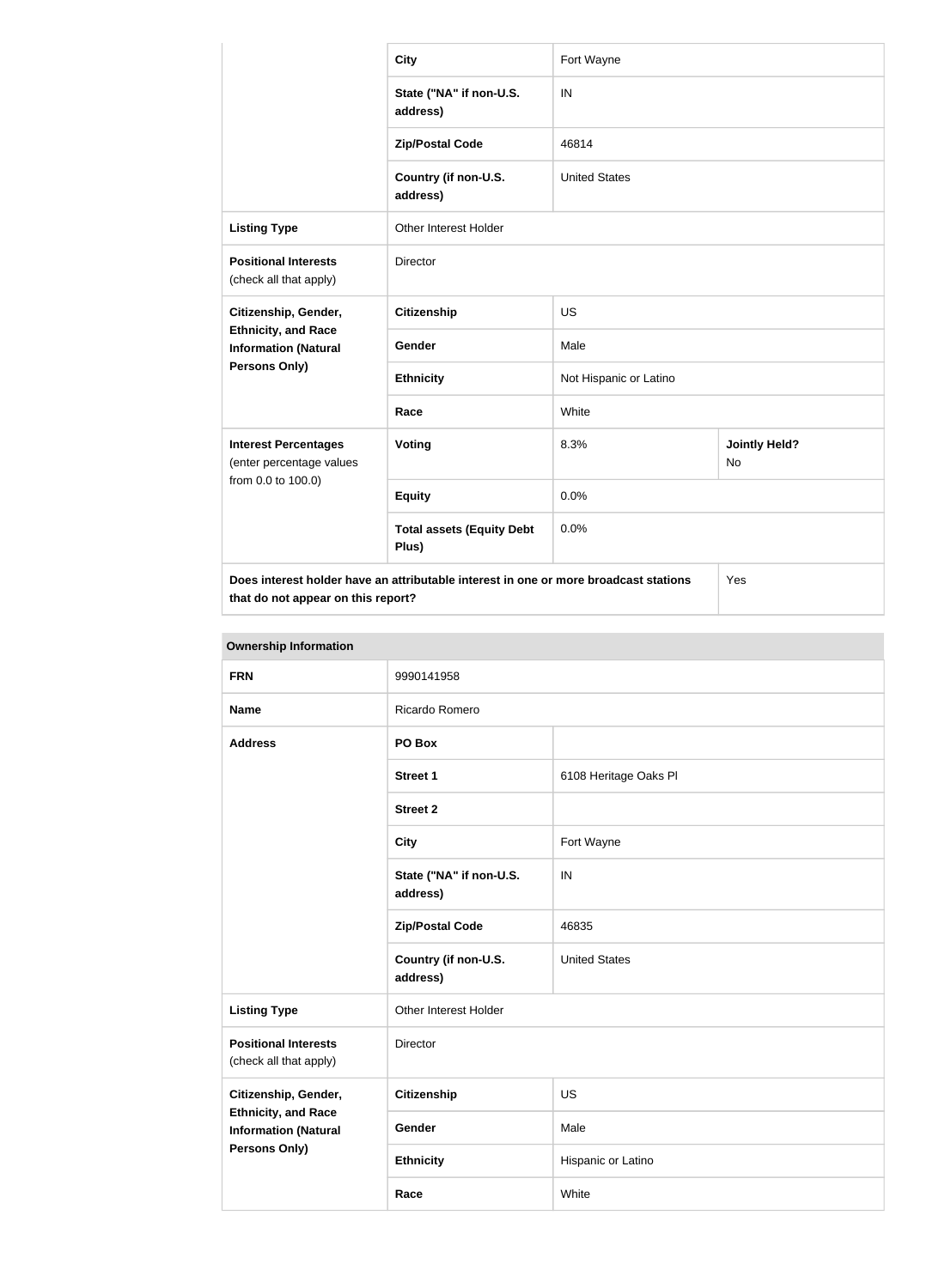| <b>Interest Percentages</b><br>(enter percentage values<br>from 0.0 to 100.0) | Voting                                                                               | 8.3%    | <b>Jointly Held?</b><br>No. |
|-------------------------------------------------------------------------------|--------------------------------------------------------------------------------------|---------|-----------------------------|
|                                                                               | <b>Equity</b>                                                                        | $0.0\%$ |                             |
|                                                                               | <b>Total assets (Equity Debt</b><br>Plus)                                            | $0.0\%$ |                             |
| that do not appear on this report?                                            | Does interest holder have an attributable interest in one or more broadcast stations |         | Yes                         |

| <b>FRN</b>                                                                    | 9990141960                                                                           |                                    |     |
|-------------------------------------------------------------------------------|--------------------------------------------------------------------------------------|------------------------------------|-----|
| <b>Name</b>                                                                   | Fr Jonathan Norton                                                                   |                                    |     |
|                                                                               |                                                                                      |                                    |     |
| <b>Address</b>                                                                | PO Box                                                                               |                                    |     |
|                                                                               | <b>Street 1</b>                                                                      | 125 N. Harrison                    |     |
|                                                                               | <b>Street 2</b>                                                                      |                                    |     |
|                                                                               | <b>City</b>                                                                          | Warsaw                             |     |
|                                                                               | State ("NA" if non-U.S.<br>address)                                                  | IN                                 |     |
|                                                                               | <b>Zip/Postal Code</b>                                                               | 46580                              |     |
|                                                                               | Country (if non-U.S.<br>address)                                                     | <b>United States</b>               |     |
| <b>Listing Type</b>                                                           | Other Interest Holder                                                                |                                    |     |
| <b>Positional Interests</b><br>(check all that apply)                         | Director                                                                             |                                    |     |
| Citizenship, Gender,                                                          | <b>Citizenship</b>                                                                   | <b>US</b>                          |     |
| <b>Ethnicity, and Race</b><br><b>Information (Natural</b>                     | Gender                                                                               | Male                               |     |
| <b>Persons Only)</b>                                                          | <b>Ethnicity</b>                                                                     | Not Hispanic or Latino             |     |
|                                                                               | Race                                                                                 | White                              |     |
| <b>Interest Percentages</b><br>(enter percentage values<br>from 0.0 to 100.0) | <b>Voting</b>                                                                        | 8.3%<br><b>Jointly Held?</b><br>No |     |
|                                                                               | <b>Equity</b>                                                                        | 0.0%                               |     |
|                                                                               | <b>Total assets (Equity Debt</b><br>Plus)                                            | 0.0%                               |     |
| that do not appear on this report?                                            | Does interest holder have an attributable interest in one or more broadcast stations |                                    | Yes |
|                                                                               |                                                                                      |                                    |     |

| (b) Respondent certifies that any interests, including equity, financial, or voting | Yes |
|-------------------------------------------------------------------------------------|-----|
| interests, not reported in this filing are non-attributable.                        |     |
| If "No," submit as an exhibit an explanation.                                       |     |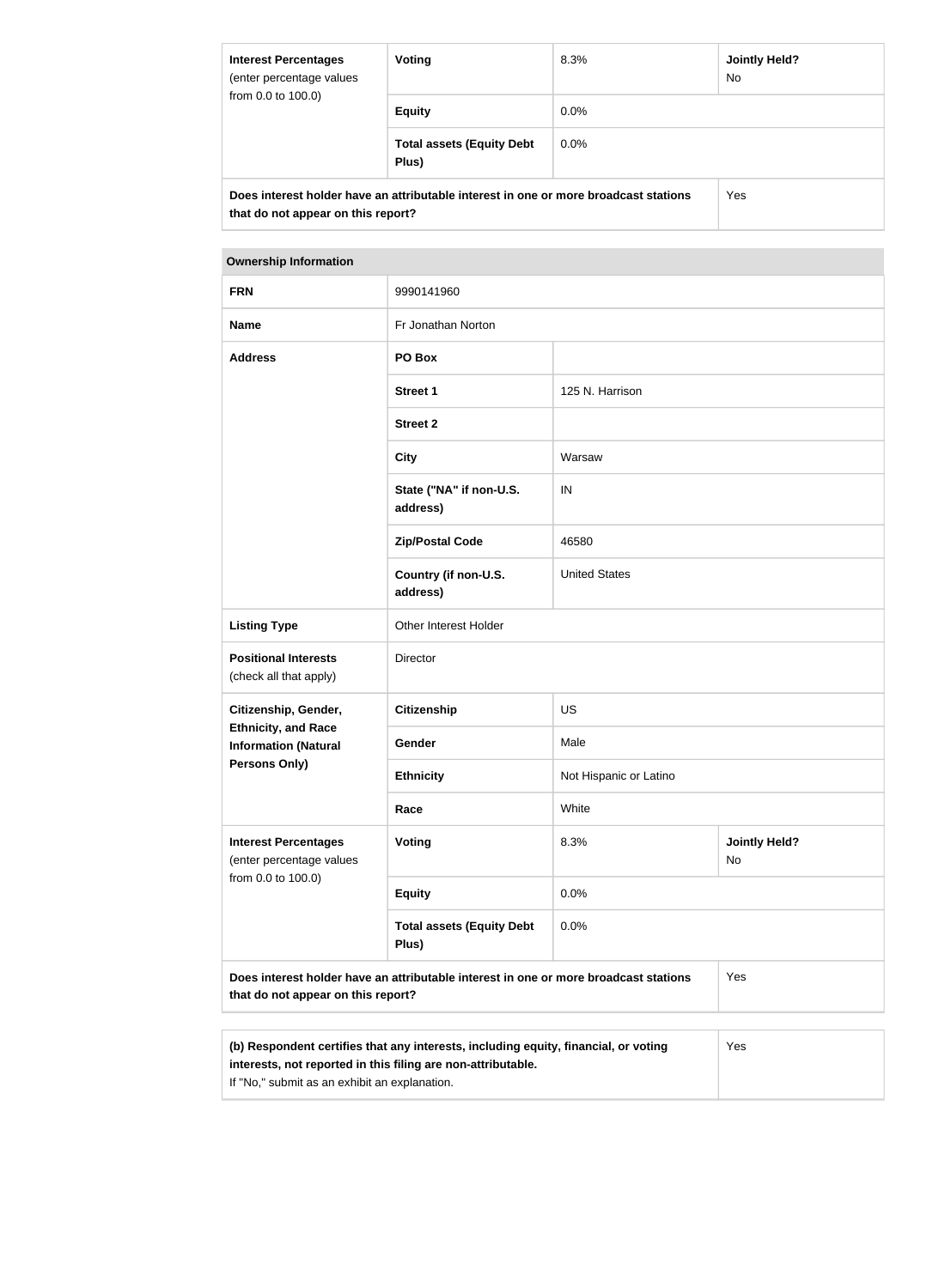| (c) Does the Respondent or any reported interest holder<br>hold an attributable interest in any newspaper entities in<br>the same market as any station for which this report is<br>filed, as defined in 47 C.F.R. Section 73.3555?                                                                                                                                                                                                                                                                                                                                                                                                              | No |
|--------------------------------------------------------------------------------------------------------------------------------------------------------------------------------------------------------------------------------------------------------------------------------------------------------------------------------------------------------------------------------------------------------------------------------------------------------------------------------------------------------------------------------------------------------------------------------------------------------------------------------------------------|----|
| If "Yes," provide information describing the interest(s), using<br>EITHER the subform OR the spreadsheet option below.<br>Respondents with a large number (50 or more) of entries to<br>submit should use the spreadsheet option.                                                                                                                                                                                                                                                                                                                                                                                                                |    |
| NOTE: Spreadsheets must be submitted in a special XML<br>Spreadsheet format with the appropriate structure that is<br>specified in the documentation. For instructions on how to<br>use the spreadsheet option to complete this question<br>(including templates to start with), please Click Here.                                                                                                                                                                                                                                                                                                                                              |    |
| If using the subform, leave the percentage of total assets<br>(Equity Debt Plus) field blank for an interest holder unless<br>that interest holder has an attributable interest in the<br>newspaper entity solely on the basis of the Commission's<br>Equity Debt Plus attribution standard, 47 C.F.R. Section<br>73.3555, Note 2(i). If using an XML Spreadsheet, enter "NA"<br>into the percentage of total assets (Equity Debt Plus) field<br>for an interest holder unless that interest holder has an<br>attributable interest in the newspaper entity solely on the<br>basis of the Commission's Equity Debt Plus attribution<br>standard. |    |
| The Respondent must provide an FCC Registration Number<br>for each interest holder reported in response to this                                                                                                                                                                                                                                                                                                                                                                                                                                                                                                                                  |    |

If "Yes," provide the following information for each such the relationship.

| (e) Is Respondent seeking an attribution exemption for any officer or director with<br>duties wholly unrelated to the Licensee(s)?                                                                                             | <b>No</b> |
|--------------------------------------------------------------------------------------------------------------------------------------------------------------------------------------------------------------------------------|-----------|
| If "Yes," complete the information in the required fields and submit an Exhibit fully describing<br>that individual's duties and responsibilities, and explaining why that individual should not be<br>attributed an interest. |           |

#### **3. Organizational Chart (Licensees Only)**

Attach a flowchart or similar document showing the Licensee's vertical ownership structure including the Licensee and all entities that have attributable interests in the Licensee. Licensees with a single parent entity may provide a brief explanatory textual Exhibit in lieu of a flowchart or similar document. Licensees without parent entities should so indicate in a textual Exhibit.

**Non-Licensee Respondents should select "N/A" in response to this question.**

Licensee is a Nonprofit Corporation sole member of St. Joseph Catholic Radio Group, LLC, licensee of FM station WRDI, NAPPANEE, IN, Facility ID 49174. Both entities do business as Redeemer Radio.

#### **Section III - Certification**